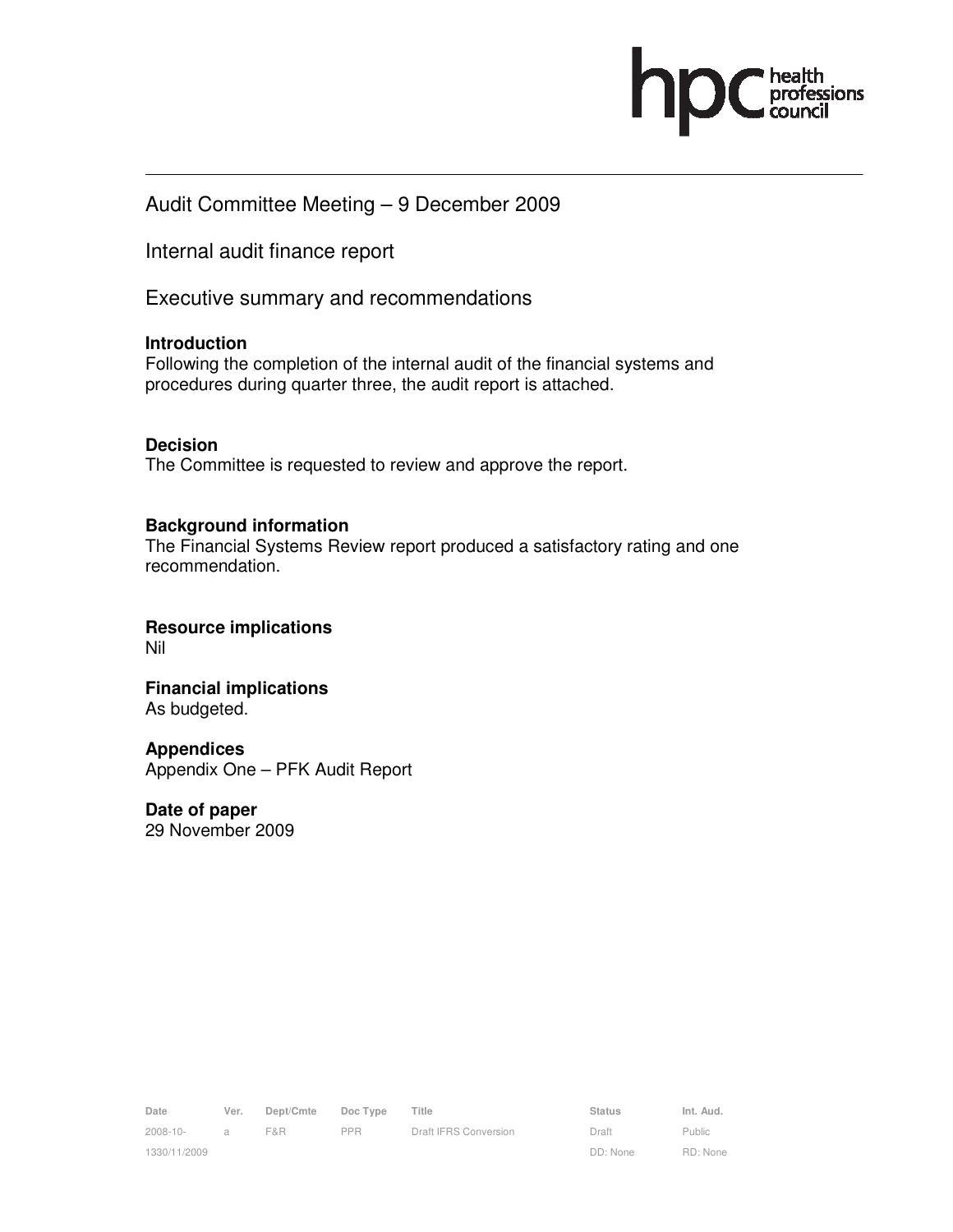

# **Health Professions Council**

# **Financial systems review 2009/10**

Final November 2009

**Confidential** 



Accountants & business advisers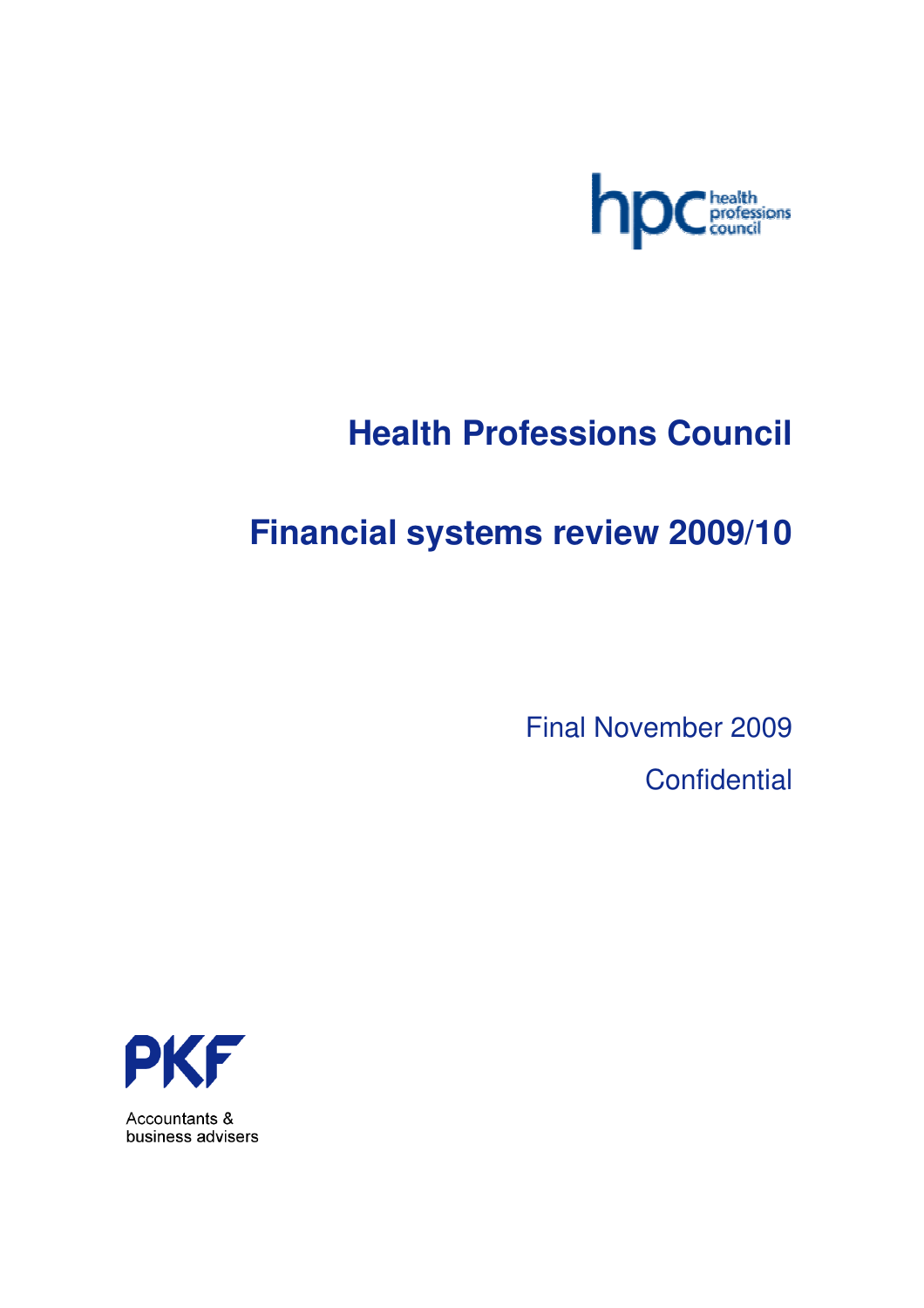# **Contents**

## **Project timescales**

| Date project commenced    |                            |            | 09/11/09 |
|---------------------------|----------------------------|------------|----------|
| Date field work completed |                            |            | 13/11/09 |
| Date draft report issued  |                            |            | 23/11/09 |
| Date                      | final<br>comments received | management | 24/11/09 |
| Date final report issued  |                            | 25/11/09   |          |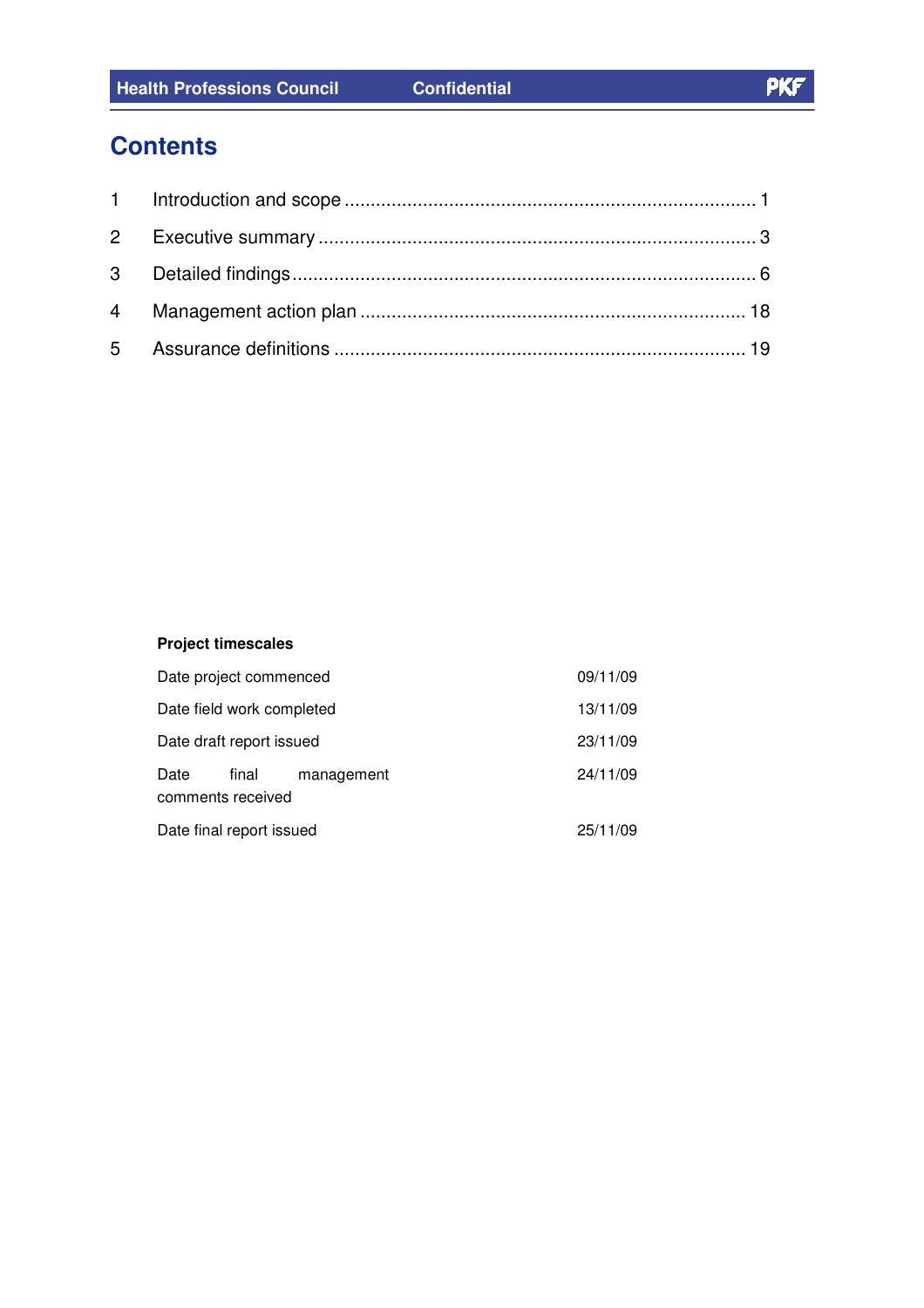# **1 Introduction and scope**

1.1 In accordance with the 2009/10 internal programme for the Health Professions Council ("HPC") that was agreed with the Audit Committee in February 2009, we have undertaken a review of the controls in operation over the organisation's financial systems.

### **Key risks and scope of our work**

1.2 The key financial risks identified by the HPC for 2009/10 were as follows:

| <b>Financial management</b>                                                      | <b>Financial processing</b>                         |  |  |
|----------------------------------------------------------------------------------|-----------------------------------------------------|--|--|
| Mismatch between Council<br>goals<br>&<br>approved financial budgets             | Registrant credit card record fraud/theft           |  |  |
| Insufficient cash to meet commitments                                            | Receipt of fee income as per collection<br>schedule |  |  |
| Large capital project cost over-runs                                             | Unauthorised payments to organisations              |  |  |
| Unexpected rise in operating expenses<br>(especially tribunal exceptional costs) | Unauthorised payments to personnel                  |  |  |
| Loss in value of investment portfolio                                            | Mis-signing of cheques (forgery)                    |  |  |
| Inability to pay creditors                                                       | Unauthorised removal of assets                      |  |  |
| Inability to collect from debtors                                                | Financial distress of suppliers                     |  |  |
| Fund Manager or Money Market provider<br>insolvency                              |                                                     |  |  |

- 1.3 Our review therefore focused on the internal control arrangements for managing the above risks.
- 1.4 The following financial risks identified by the HPC are managed through the external audit and other processes. In order to avoid duplication of audit effort, we have not included these as part of this review.
	- PAYE/NI compliance;
	- Corporate tax compliance;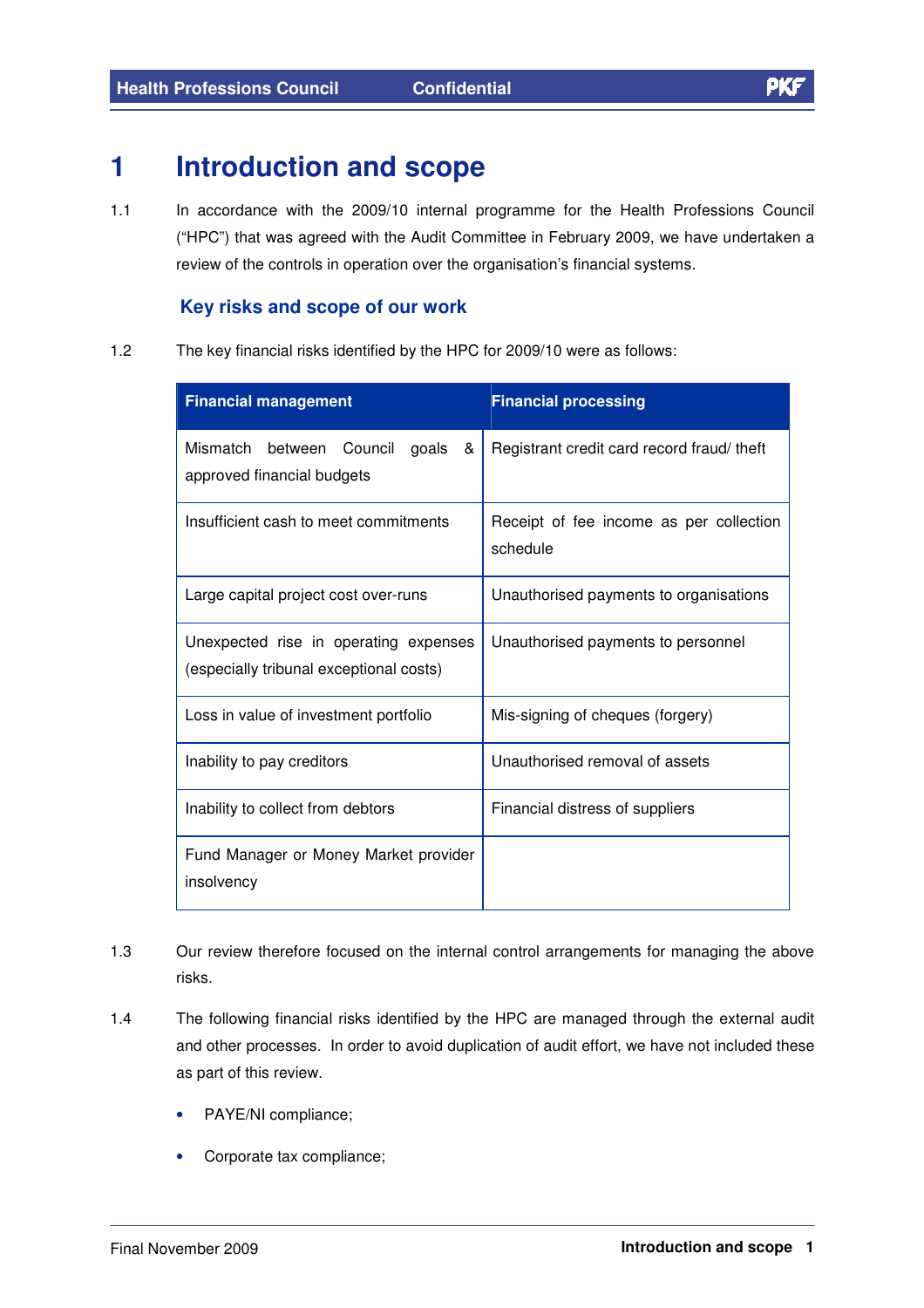- Non compliance with Privy Council/FReM;
- Qualified opinion received by the Auditors on the Annual Financial Statements;
- Under-funded pension liabilities (CPSM Retirement Benefits Scheme);
- Section 75 (Pensions Act 1995) liability resulting if the number of active members of the Capita Flexiplan scheme drops to zero;
- Capita Flexiplan liability resulting from scheme valuation deficit; and
- Late submission of the Financial Statements/Annual Report, beyond sector standards.
- 1.5 The risk of fraudulent applications by registrants has previously been addressed by our review of the Registration Department, the findings of which were reported in March 2008. There has been no indication that controls have weakened in that area since the time of our last review and we have therefore focused our audit activity towards other areas where there is a greater need for assurance.
- 1.6 We also followed up the recommendations that we raised as part of our 2008/09 review to confirm that these had been implemented by management.
- 1.7 The work was carried out primarily by holding discussions with relevant staff and management, reviewing any available documentation and undertaking detailed testing on a sample basis, where required. The audit fieldwork was completed in November 2009.
- 1.8 This report has been prepared as part of the internal audit of the Health Professions Council under the terms of the contract for internal audit services. It has been prepared for the Health Professions Council and we neither accept nor assume any responsibility or duty of care to any third party in relation to it.
- 1.9 The conclusions and recommendations are based on the results of audit work carried out and are reported in good faith. However, our methodology is dependent upon explanations by managers and sample testing and management should satisfy itself of the validity of any recommendations before acting upon them.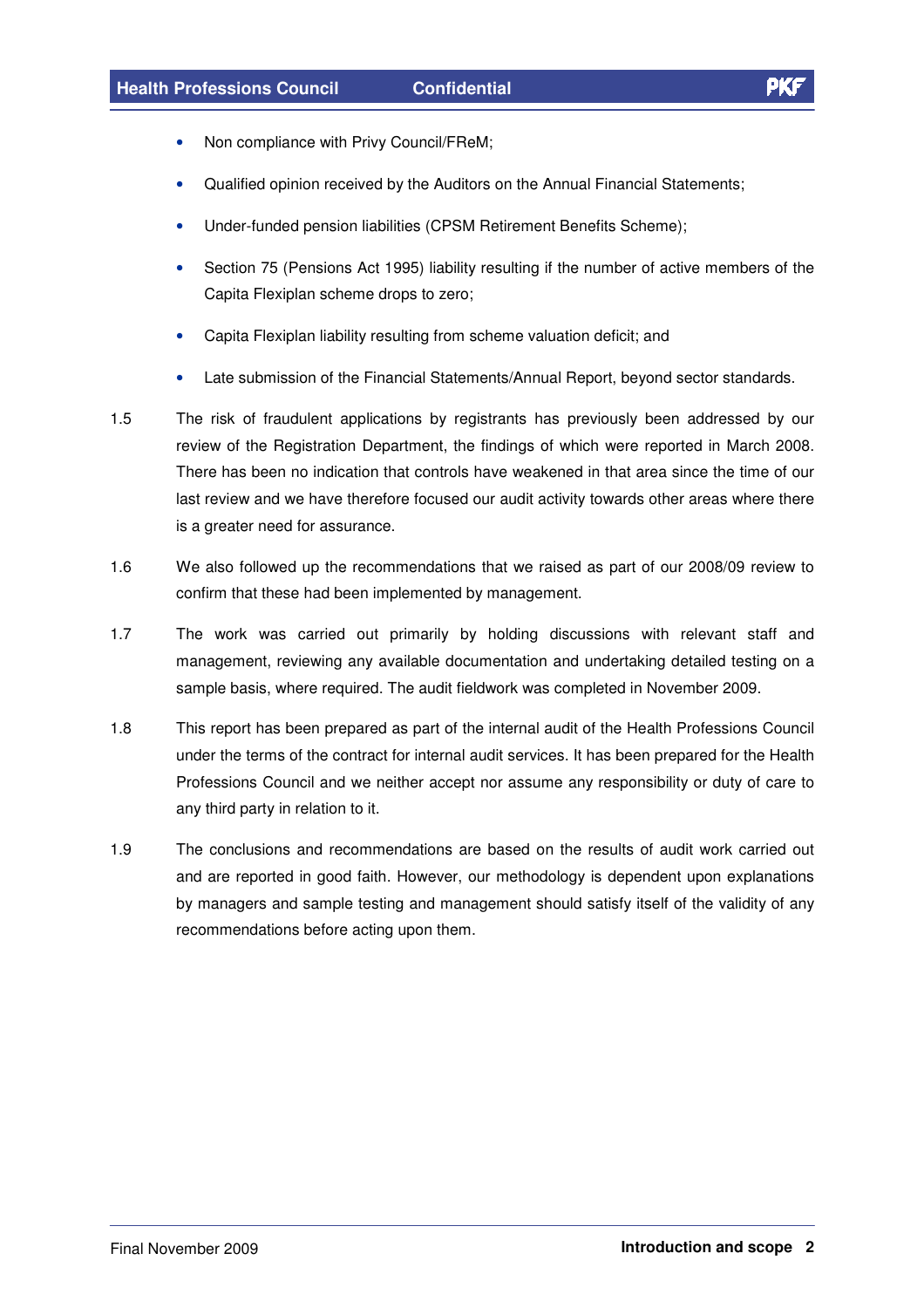# **2 Executive summary**

2.1 This report summarises the work undertaken by PKF within the agreed scope of our review of the financial systems in operation at the HPC.

### **Background**

- 2.2 The HPC's budget for 2009/10 anticipated that the organisation would receive around £15.6 million this year from applicants and registrants' fees (£13.7 million - 2008/09). This is the organisation's primary source of income. Around £175,000 was budgeted to be received from investment income. The HPC's original budget aimed to generate a small surplus of just under £13,000 for the year before investment income.
- 2.3 All financial processing is undertaken in-house by the Finance Department. A new Director of Finance was appointed in May 2009 but otherwise the team has remained largely as it was at the last time we reviewed this area. The financial system was upgraded to Sage 200 from 1<sup>st</sup> April 2008. Payroll is processed on a separate standalone Sage payroll system and registrants' income is recorded on the Netregulate system.

### **Our assessment**

- 2.4 Based on our review work, we have concluded that the HPC's financial systems were **satisfactory** and were operating effectively at the time of our audit visit**.** However, we noted one area where there remains scope for improvement to enhance the control framework and to meet best practice going forward.
- 2.5 The principal findings of our work are set out in the paragraphs below.

## **Principal findings**

- 2.6 Our testing indicated that the HPC's budget setting and financial reporting arrangements were operating effectively. Detailed steps are taken to refine the annual budget each year and to evaluate the underlying assumptions behind the HPC's forecasts within the context of the organisation's Five Year Plan.
- 2.7 We noted that detailed management accounts and a commentary on the key variances were prepared every month and a revised forecast had been produced as at 30 $^{\rm th}$  September and considered by the Finance & Resources Committee in November 2009.
- 2.8 The HPC is now forecasting that it will incur a deficit of around £150,000 compared with the original budgeted surplus of just under £13,000. We understand that this was largely due to a lower than anticipated level of international scrutiny fee income and a fall in international registrants generally.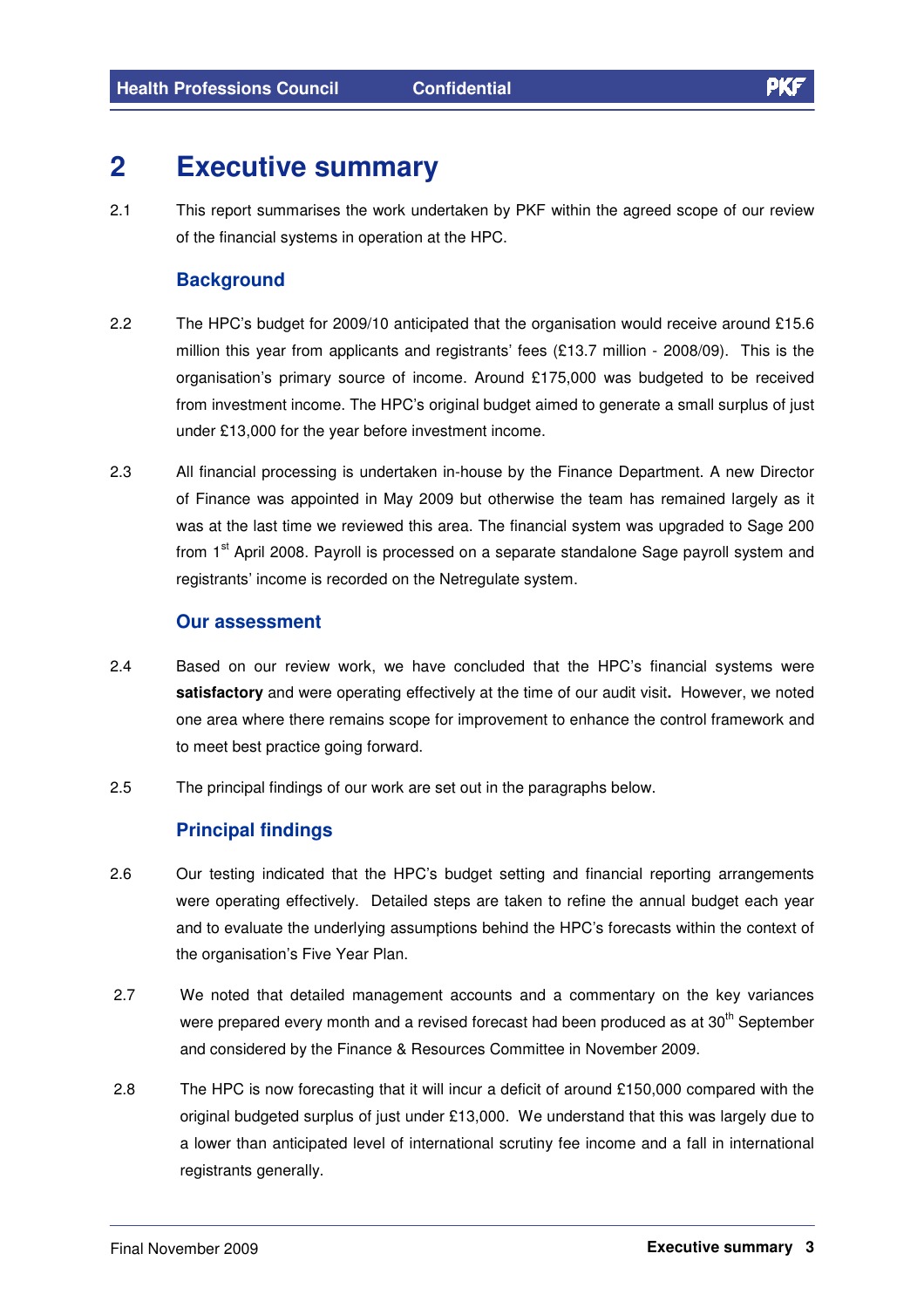- 2.9 To address these matters, EMT reviewed the HPC's expenditure budget and identified some areas where costs could potentially be reduced e.g. by deferring some staff appointments and by reflecting the re-phasing of some projects within the budget.
- 2.10 We also noted that a detailed paper on projected registrant numbers over the next five years was considered by the Finance & Resources Committee meeting. We believe that this analysis should assist the HPC in challenging the underlying assumptions behind its forecasts of registrant numbers going forward.
- 2.11 The HPC's reserves policy is to retain an amount equivalent to a minimum of three average months of operating expenditure (around £3.9 million) in the form of liquid investments and working capital (before deducting deferred income). We noted that the reserves policy was reviewed in detail at the 16<sup>th</sup> March 2009 meeting of the Finance & Resources Committee, when it was agreed to continue with the policy as it stood following a consideration of the likely impact on reserves of the current Five Year Plan.
- 2.12 The level of these reserves is monitored closely. As at 31<sup>st</sup> July 2009 we noted that the sum of working capital and investments amounted to £7.3 million before deducting deferred income. In our view, this approach should enable the HPC to manage any immediate financial pressures (such as tribunal exceptional costs) in the short term.
- 2.13 The HPC's Council and the Finance & Resources Committee were also provided with the reports necessary to enable them to undertake their functions. Additional papers are regularly prepared on key emerging issues.
- 2.14 In accordance with best practice, the HPC has taken steps to review its investment approach in the light of recent turbulence in the global financial markets.
- 2.15 The Finance & Resources Committee approved the further diversification of the HPC's money market balances across several mainstream credit-worthy UK financial institutions and considered the performance of the HPC's fund managers in detail.
- 2.16 Our sample testing indicated that the key month end reconciliations and checks were all being performed on a timely basis.
- 2.17 We also noted that a suspense account is maintained as code 9999. This code includes various transactions that have been identified as requiring amendment or further investigation before the correct entry can be recorded. Our review of the suspense account transactions indicated that the required amendments related to duplicate claims and invoices, coding errors and invoices where the code had not been identified at the outset.
- 2.18 We noted that all of these items had been corrected by management on a timely basis and the balance on the suspense account as at 20<sup>th</sup> October was £Nil. We have not therefore raised a recommendation in relation to this matter.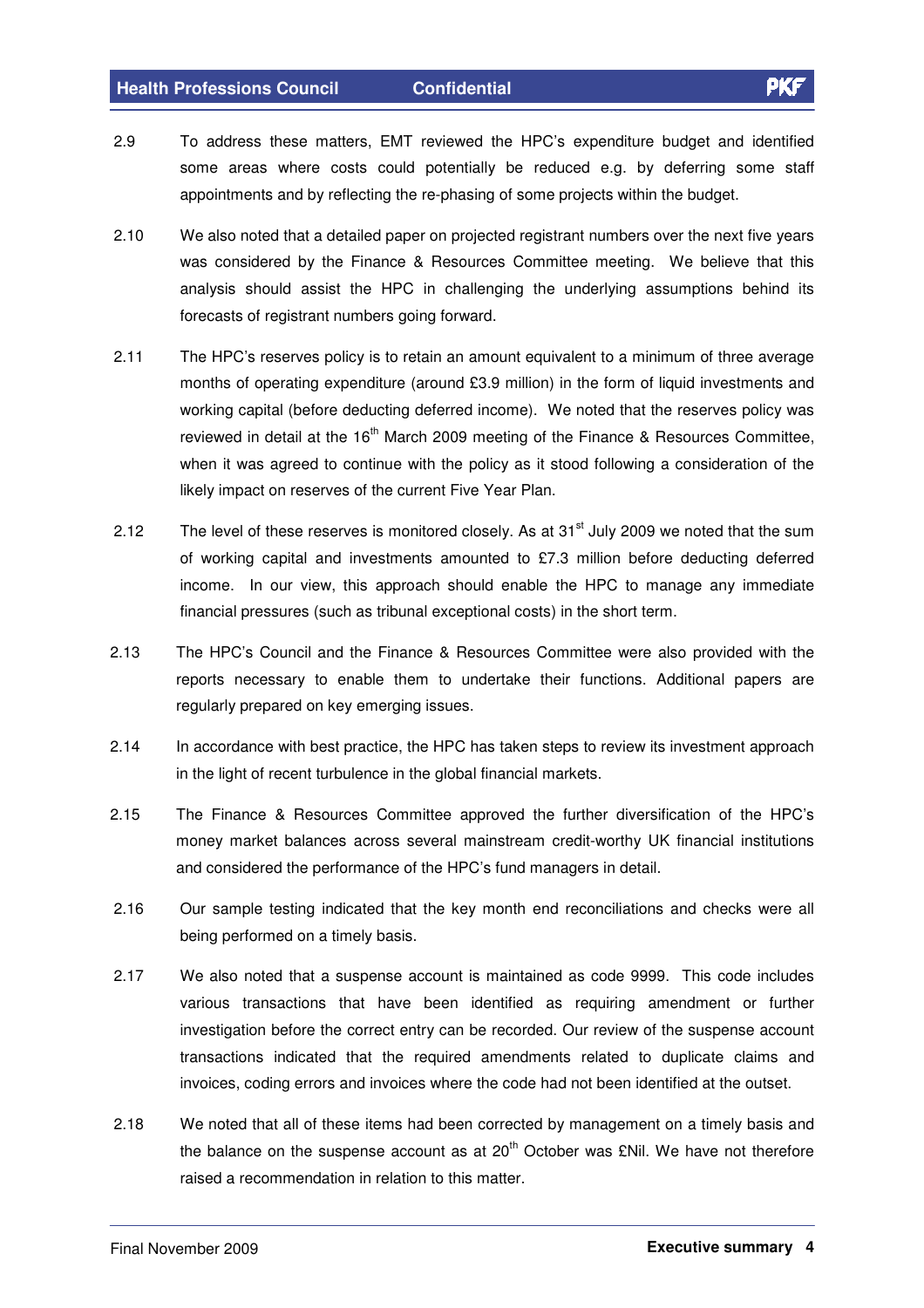- 2.19 Our testing indicated that tight control is maintained over cash, credit card receipts and expense claims. We only noted one isolated departure from the required procedures in relation to expense claims. The claim in question had however been appropriately authorised before payment as required.
- 2.20 We also noted that procedures were operating as expected over purchase ledger processing, although there is scope for refining these procedures now to ensure that the full benefits of the PRS automated purchase ordering system are delivered. We have therefore raised a recommendation in relation to this matter.
- 2.21 Finally, we wish to thank all members of staff for their availability, co-operation and assistance during the course of our review.

**PKF (UK) LLP November 2009**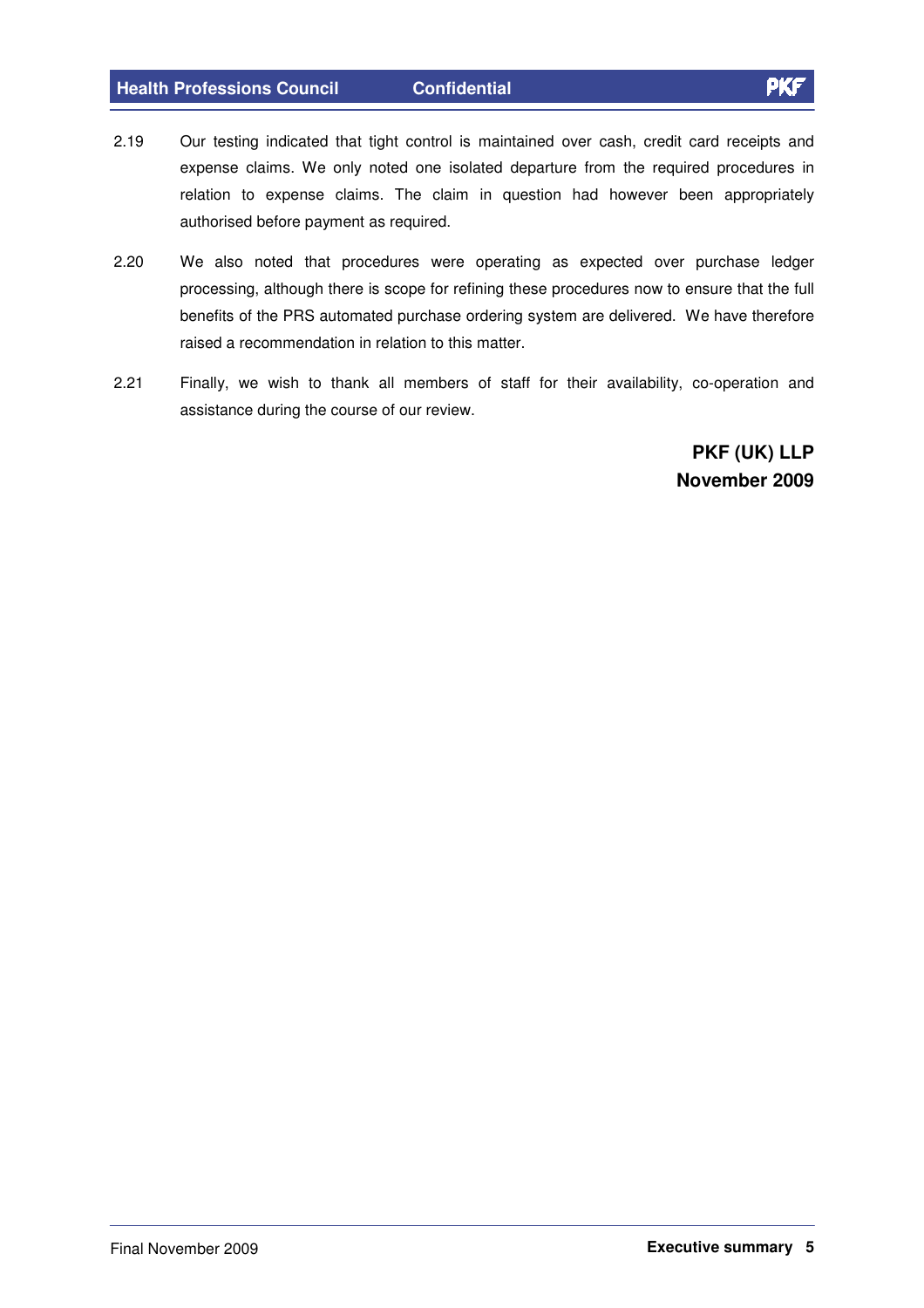# **3 Detailed findings**

### **Background**

- 3.1 The HPC's budget for 2009/10 anticipated that the organisation would receive around £15.6 million this year from applicants and registrants' fees (£13.7 million - 2008/09). This is the organisation's primary source of income. Around £175,000 was budgeted to be received from investment income. The HPC's original budget aimed to generate a small surplus of around £13,000 for the year before investment income. The HPC has also received a grant during 20091/0 amounting to around £360,000 from the Department of Health to fund a revalidation project.
- 3.2 The main components of the organisation's budgeted expenditure for 2009/10 related to the following departments:
	- Communications (£1.0 million);
	- Fitness to practice (£5.6 million);
	- Registrations (£2.0 million);
	- IT department (£0.9 million); and
	- Facilities management (£0.9 million).
- 3.3 Payroll costs including temporary staff were budgeted to be around £5.3 million.
- 3.4 The HPC had net assets amounting to just over £2.4 million as at 31 $^{\text{st}}$  March 2009. Tangible fixed assets amounted to around £3.7 million, over £3 million of which relates to the organisation's premises in Kennington. A capital budget of around £0.8million was set for 2009/10, which is primarily to be used to undertake various ICT projects.
- 3.5 Financial investments, including deposits and equities were valued at just over £1.3 million as at 31<sup>st</sup> March 2009. The HPC had cash holdings of just over £5.3 million as at 31<sup>st</sup> March 2009.

### **Financial management**

#### **Budget setting**

3.6 The Five Year Plan quantifies HPC's Strategic Intent in financial terms. It is used for longer term planning, including fee setting. It is an Excel spreadsheet model containing two years actual results, five years forecasts and the current year budget. The model also includes the main non-financial trends (e.g. growth of registrant numbers) together with inflation estimates.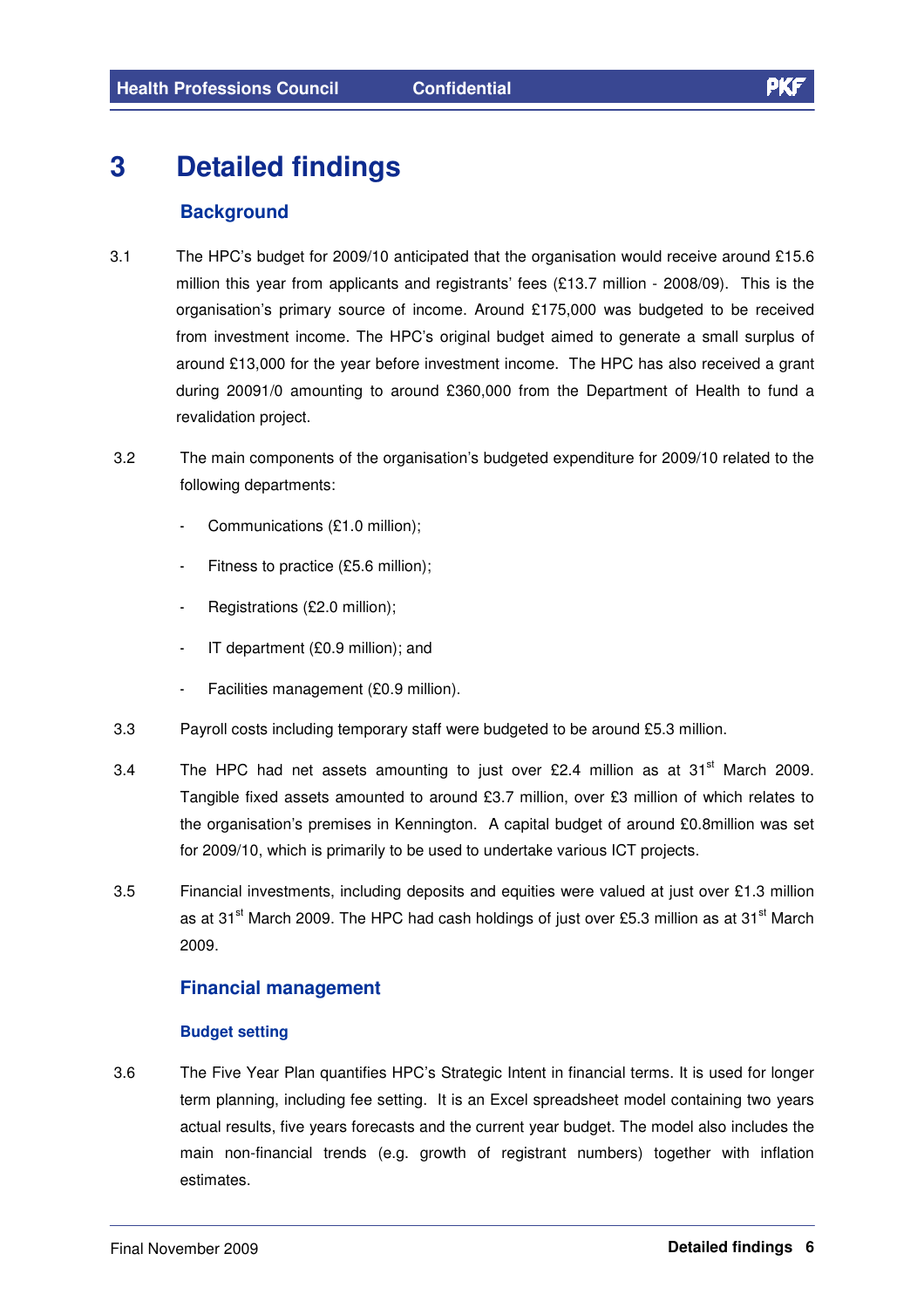- 3.7 The Five Year Plan is updated between August and October following detailed discussions with budget holders to reflect updates to the assumptions previously made.
- 3.8 A draft version of the revised plan is then considered by the Executive Management Team ("EMT") and reviewed against the HPC's strategy and objectives going forward.
- 3.9 Once EMT has approved the Five Year Plan, a final version is sent to the Chief Executive, Finance and Resources Committee & Council for approval. We noted that the latest version of the Five Year Plan was approved by the Finance & Resources Committee in November 2009.
- 3.10 The preparation of the annual budget is co-ordinated by the Finance Department in accordance with a timetable designed to enable the Finance & Resources Committee and the Council to approve the budget at its March meeting.
- 3.11 The Financial Controller prepares a budget preparation pack for budget holders including the Five Year Plan targets, prior year actual results, latest estimated spend for the current year, budget lines and instructions.
- 3.12 Budget holders are required to complete a standard template setting out their expected expenditure budgets for the coming year. These are then discussed with them in detail by the Chief Executive, the Director of Finance and the Financial Controller.
- 3.13 The budget is then updated to reflect these discussions and further review meetings are held where necessary to arrive at a final version. Budget holders are required to sign up formally to confirm their ownership of the budget.
- 3.14 The Financial Controller prepares the income budget. This is produced following discussions with the Policy and Registrations Departments (to clarify the assumptions regarding registrant numbers) and the Operations Director and draws upon the latest estimate of current year income and the Five Year Plan.
- 3.15 The expenditure budget preparations include consideration of prior year actual expenditure together with known shifts in projects and programmes scheduled for the financial year.
- 3.16 Once all the budget submissions have been received, the Financial Controller collates the data to produce an overall draft HPC budget for discussion with the Director of Finance and the Chief Executive.
- 3.17 Once they have approved the budget it is then presented to the Finance & Resources Committee for consideration before being recommended to Council for approval.
- 3.18 Our review indicated that the annual budget for 2009/10 was prepared in accordance with the HPC's strategic objectives and approved by the Finance & Resources Committee on 16<sup>th</sup> March 2009 and Council at its meeting on 26<sup>th</sup> March 2009.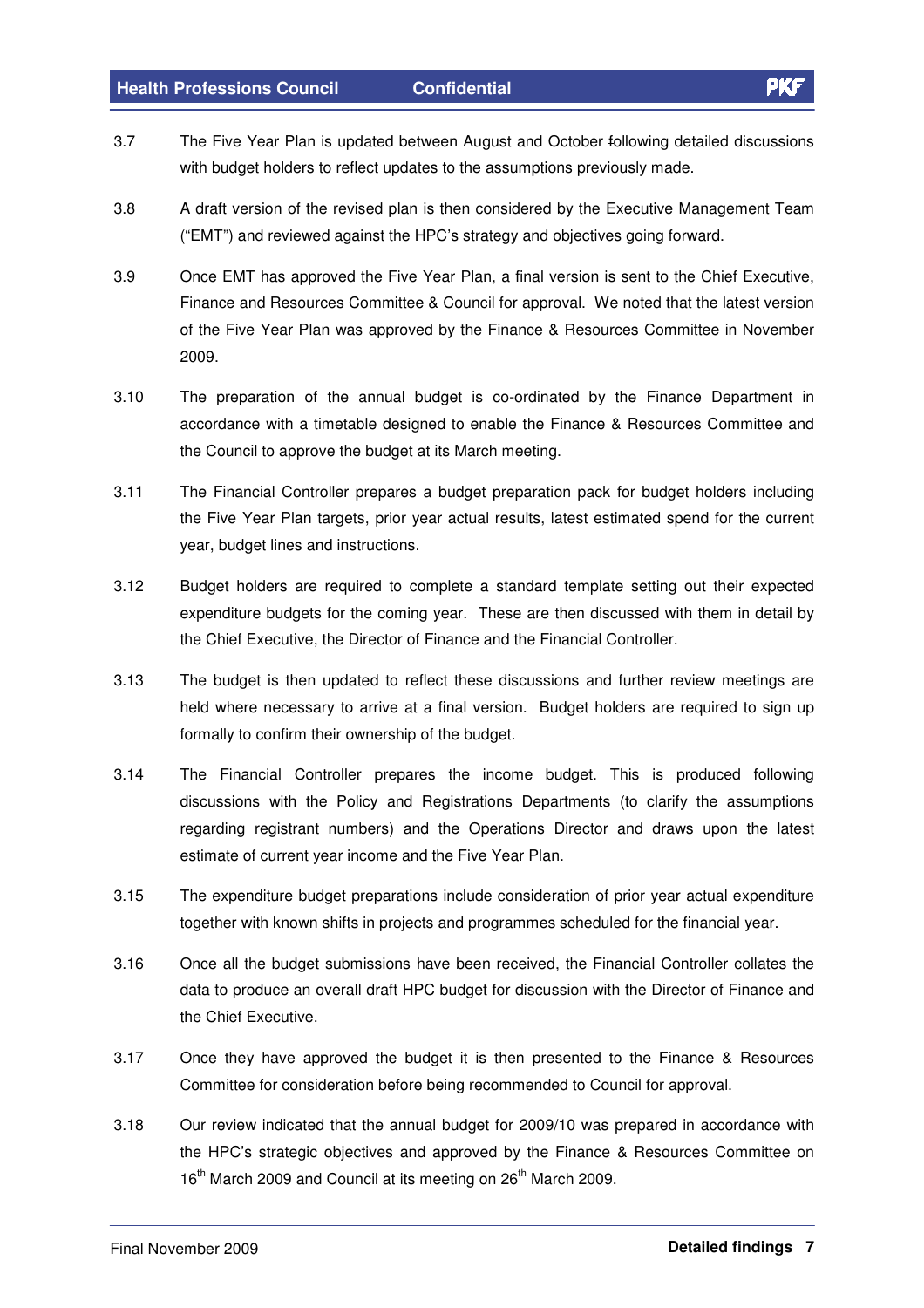3.19 In our view the arrangements set out above enable the HPC to effectively manage the risk that there may be a mismatch between Council goals and approved financial budgets.

#### **Budgetary control and financial reporting**

- 3.20 We noted that management accounts are produced on a monthly basis. The Finance Department aims to issue these within fifteen working days of each month end. These include detailed management accounts for income and operating expenditure, income by profession, expenditure report by department, balance sheet, capital expenditure analysis against budget and a cash flow forecast.
- 3.21 In our view the detailed information provided in the management accounts enables EMT and the Finance Department to monitor and to take the necessary action to address cash flow shortfalls (the cash flow forecast), unexpected rises in operating expenses - especially tribunal exceptional costs- (income and expenditure account) and any potential loss in value of the HPC's investment portfolio (balance sheet).
- 3.22 The balance sheet also highlights the HPC's working capital position enabling management to assess the organisation's success in collecting debts when they fall due and its capacity to pay creditors on time.
- 3.23 The HPC's reserves policy is to retain an amount equivalent to a minimum of three average months of operating expenditure (around £3.9 million) in the form of liquid investments and working capital (before deducting deferred income). We noted that the reserves policy was reviewed in detail at the 16<sup>th</sup> March 2009 meeting of the Finance & Resources Committee, when it was agreed to continue with the policy as it stood following a consideration of the likely impact on reserves of the current Five Year Plan.
- 3.24 The level of these reserves is monitored closely. As at 31 $^{\text{st}}$  July 2009 we noted that the sum of working capital and investments amounted to £7.3 million before deducting deferred income. In our view, this approach should enable the HPC to manage any immediate financial pressures (such as tribunal exceptional costs) in the short term.
- 3.25 The management accounts are reviewed in detail by EMT each month. The Financial Controller prepares a narrative summary (Variance Commentary) explaining the key variances and drivers of the HPC's financial position.
- 3.26 This indicated that the HPC is now forecasting that it will incur a deficit of just under £150,000 compared with the original budgeted surplus of just under £13,000. We understand that this was largely due to a lower than anticipated level of international scrutiny fee income and a fall in international registrants generally.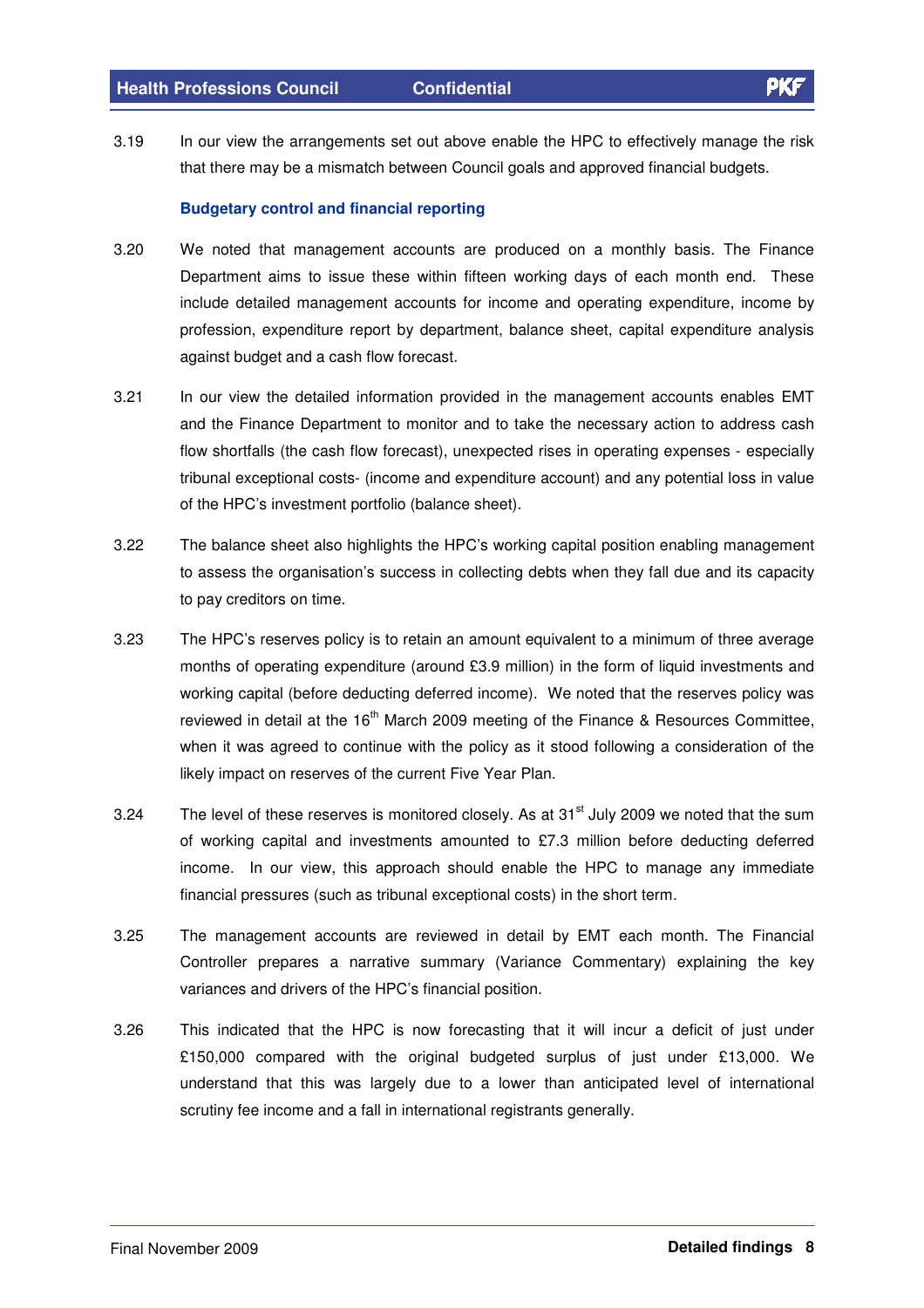- 3.27 To address these matters, EMT reviewed the HPC's expenditure budget and identified some areas where costs could potentially be reduced e.g. by deferring some staff appointments and by reflecting the re-phasing of some projects within the budget.
- 3.28 We also noted that a detailed paper on projected registrant numbers over the next five years was considered by the Finance & Resources Committee meeting. We believe that this analysis should assist the HPC in challenging the underlying assumptions behind its forecasts of registrant numbers going forward.
- 3.29 We are advised that the financial position will continue to be scrutinised closely by EMT as the year progresses. A revised financial forecast was prepared as at 30<sup>th</sup> September and considered by the November meeting of the Finance & Resources Committee.
- 3.30  $\phantom{1}$  A further forecast is scheduled at the nine month period to 31<sup>st</sup> December, which will be reported to the February 2010 meeting of the Finance & Resources Committee.
- 3.31 The Finance & Resources Committee routinely receives a copy of the latest year to date Variance Commentary and Management Accounts. The Council routinely receives a copy of the summarised financials which is presented as part of the Chief Executive's Report to Council. For example, the July financial position was reported to the Council meeting on 10<sup>th</sup> September 2009.

### **Financial processing**

#### **Income systems**

- 3.32 Income from registration fees is charged in accordance with the Fees Order approved by Parliament. The following fees are currently chargeable across all professions:
	- Initial registration fee of £53;
	- Readmission fee (registrant comes back on to the register) of £115;
	- Yearly registration renewal of £76;
	- One-off international scrutiny fee of £420; and
	- One-off grandparenting scrutiny fee of £420.
- 3.33 Payment methods include direct debit, credit cards and cheques. It is the HPC's policy not to accept cash payments. Our sample testing did not identify any such payments. Scrutiny fees cannot be paid for by direct debit. Just over 80% of registration income is received by direct debit thereby significantly reducing the HPC's exposure to debt collection risks or mail strikes. As part of the registration process, potential registrants are encouraged to provide the Registration Department with direct debit instructions.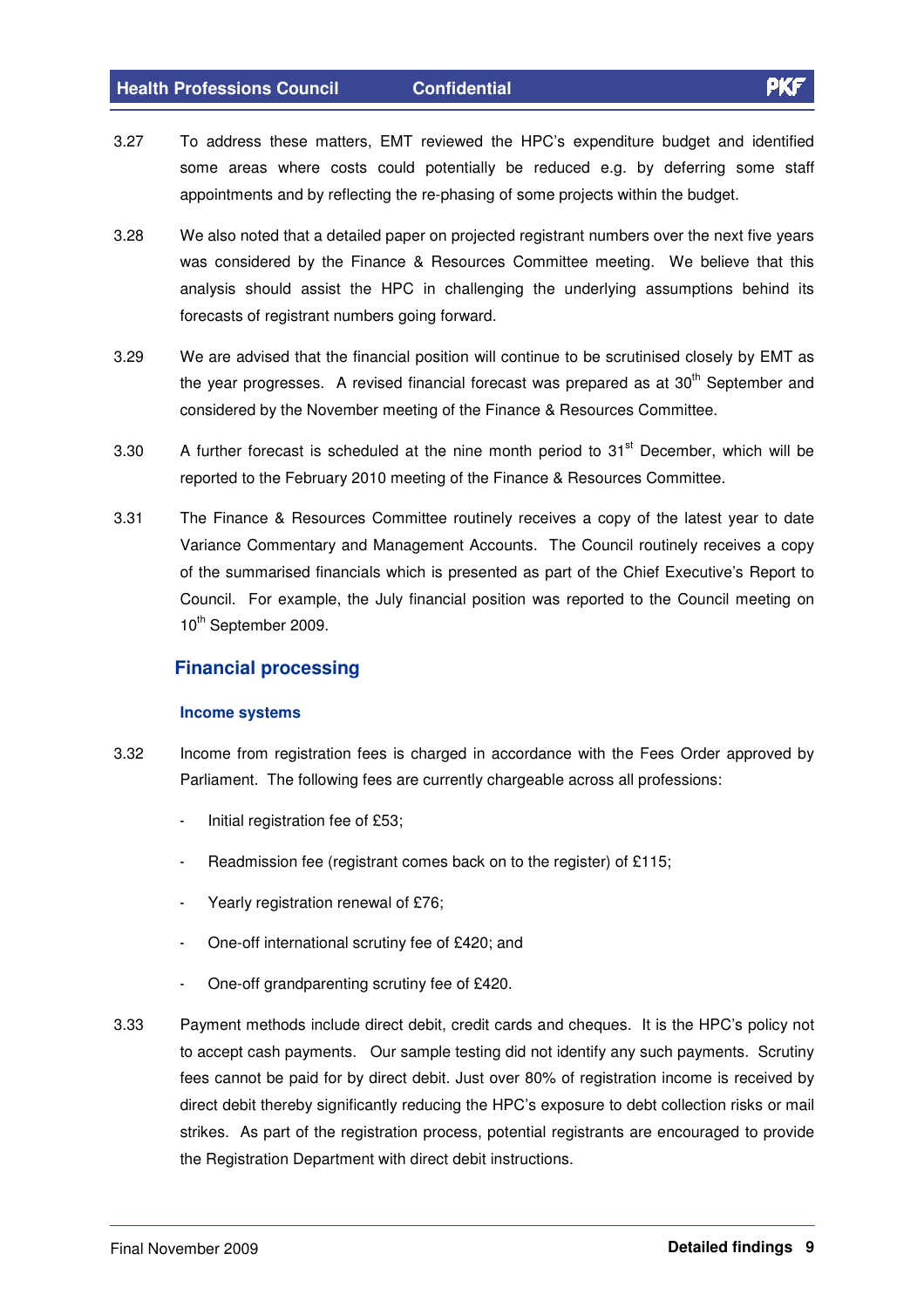- 3.34 These details are then scanned and input into the Netregulate system and the physical mandate is sent off to the bank of the registrant. A period of fifteen working days is permitted between sending the mandate to the bank and collecting the fee so that the bank can activate the direct debit instruction.
- 3.35 The Finance Department match and post direct debit receipts to the Registrants' accounts on the Netregulate system using payment reports downloaded from BACS. Rejections arise when the HPC receives notice from the registrant's bank (bank statement) that their direct debit mandate arrangement has been rejected.
- 3.36 In these circumstances, the Transactions Manager contacts the registrant by letter within 10 days of receiving bank notification, and three weeks grace is allowed for them to pay the fee owing or to set up a new direct debit.
- 3.37 If no contact is made by the end of the three weeks, the registrant is advised in writing by the Finance Department that they will be lapsed from the register and will have to go through the readmission process to come back onto the register.
- 3.38 Credit card income is received from the Registration Department. At the end of each day the Department prints off a reconciliation report from their Streamline credit card machines and checks it to a reconciliation listing of all the transactions posted to confirm that all credit cards payments have been received and recorded - thereby mitigating the risk of credit card fraud.
- 3.39 Cheques for fee income are received through the post. Mail is received in the post room and distributed to the various departments. The Registration Department inputs the money received from the registration applicant onto the Netregulate system and records the income on individual logs titled "General Cheques Received."
- 3.40 On a daily basis the cheques are taken to the Finance Department and kept overnight in a locked safe. There are two keys for the safe (one is kept by the Financial Accountant and other kept by the Facilities Manager.
- 3.41 Each morning the Transactions Officer checks the cheques received to the log and to Netregulate and evidences this check on the log. The paying in slip is completed and monies are banked daily. The Courier company (TNT Express) signs for receipt of the cheques and postal orders and the Finance Department also signs the courier sheet.
- 3.42 The figures recorded in the main accounting system are reconciled to Netregulate on a monthly basis, with differences investigated as they arise.
- 3.43 Registrants can seek a refund of their registration, by three methods voluntary removal, becoming lapsed from the register with credit on their account and overpayment. Refunds can only be paid by cheque in accordance with the HPC's cheque payment procedures.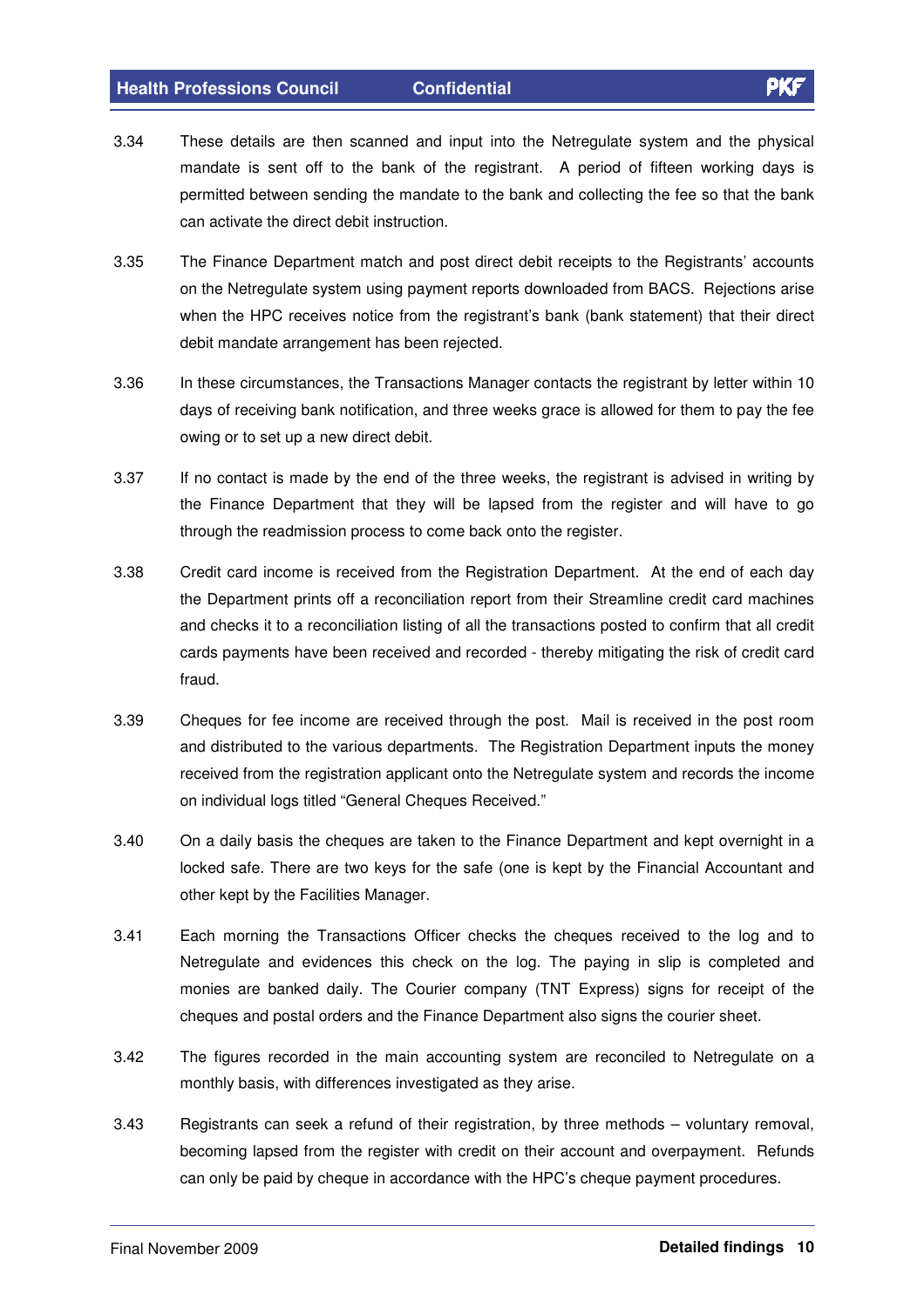- 3.44 Only Finance Department staff members can action refunds on Netregulate and issue cheques.
- 3.45 Our sample testing indicated that these controls were operating effectively.
- 3.46 The HPC has also received a grant amounting to around £360,000 from the Department of Health to fund a revalidation project. This was received in advance by BACS. A project code has been set up on the financial system to monitor expenditure against the grant. We understand that only a small amount of expenditure has been incurred to date but purchases will be subject to the HPC's purchase ledger controls as set out in the following paragraphs.

#### **Expenditure systems**

- 3.47 Payroll costs are the most significant area of expenditure incurred by the HPC, representing around £5.3 million (34%) of total budgeted expenditure for 2009/10. As a result, the number of full time equivalent staff is considered carefully as part of the annual budget setting process. The Financial Controller obtains details of all proposed new posts from budget holders. These are sent to the Director of Human Resources in the first instance to obtain a salary rating ("IDS"). Posts are then discussed with the Chief Executive before being incorporated within the HPC's annual budget.
- 3.48 Payroll is processed on a Sage stand alone system within the Finance Department. System access is password restricted to two members of the Finance Team.
- 3.49 Permanent payroll changes such as starters, leavers and salary changes are initiated upon receipt of the relevant supporting documentation from the HR Department. For example for all new employees a copy of their employment contract, P45 and payroll detail form are required before the individual can be set up on the HPC's payroll.
- 3.50 Temporary amendments to the payroll such as overtime can only be processed upon receipt of an overtime claim form that has been signed by the relevant line manager.
- 3.51 Before processing the payroll, each departmental manager is emailed the staff cost break down for their department requiring them to confirm the amount to be charged against their budget.
- 3.52 The Human Resources Department is also emailed the total number and names of employees that are about to be paid so that these can be checked for "ghost" employees.
- 3.53 Two pay runs are undertaken each month: one for employees and one for Council and Committee members. An excel spreadsheet (payroll summary form) is used to updated the payroll system for any amendments required. The pay run is then prepared and a precheck folder is also produced including the key payroll reports for the month.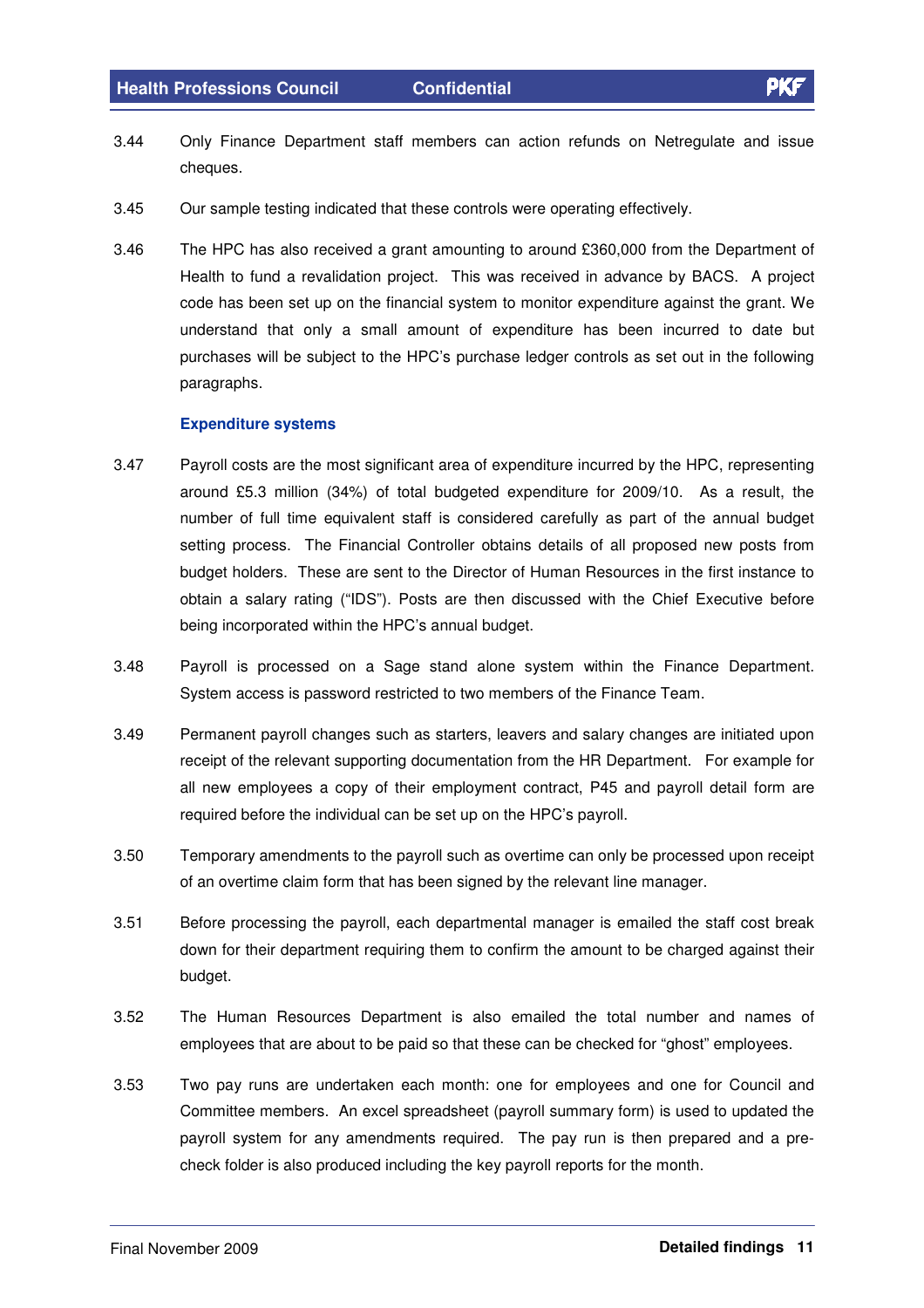- 
- 3.54 The reports are reviewed and signed by the Director of Human Resources, the Director of Finance and the Chief Executive before the payment is authorised. Payments are made using the Natwest Autopay facility. The Autopay and Credit Transfer forms require the signature of two individuals included on the HPC's bank mandate before being faxed to Natwest for processing. Our sample testing indicated that these controls were operating effectively and should ensure that the risk of unauthorised payments to personnel is mitigated.
- 3.55 The remaining £10.2 million of the HPC's annual budgeted expenditure is subject to purchase ledger controls and procedures.
- 3.56 There are four main categories of purchase ledger transaction as follows:
	- Council/ committee members' allowances and expenses;
	- Partners' expenses;
	- Employees' expenses; and
	- Purchases from suppliers.
- 3.57 There are three possible tax categories for Council/ Committee members. Category 1 members are treated as office holders and payments to them are therefore processed through the HPC payroll in accordance with the procedures described in the paragraphs above.
- 3.58 Category 2 members claim expenses through their employer. The employer invoices the HPC and the invoice is processed through the purchase ledger. Category 3 members are registered as self- employed. Members are required to declare their tax status upon appointment and complete the declaration forms. These are held on file in the Finance Department.
- 3.59 Category 2 and 3 members are required to complete a claim form, attaching the supporting receipts for all claims above £5 before submitting the claim to the Finance Department for processing. The Finance Officer date stamps the forms received.
- 3.60 The Finance Officer then completes a Purchase Ledger Detail form and records the claim as "unauthorised" on the purchase ledger. The claim is then sent to the relevant budget holder for authorisation.
- 3.61 Partners include visitors, registration, legal and medical assessors, panel members and chairmen. In almost all cases they are deemed to be self-employed and are required to complete a Partners Expense Claim form, attaching the relevant invoice, which is checked and authorised in the same way as for category 2 and 3 members.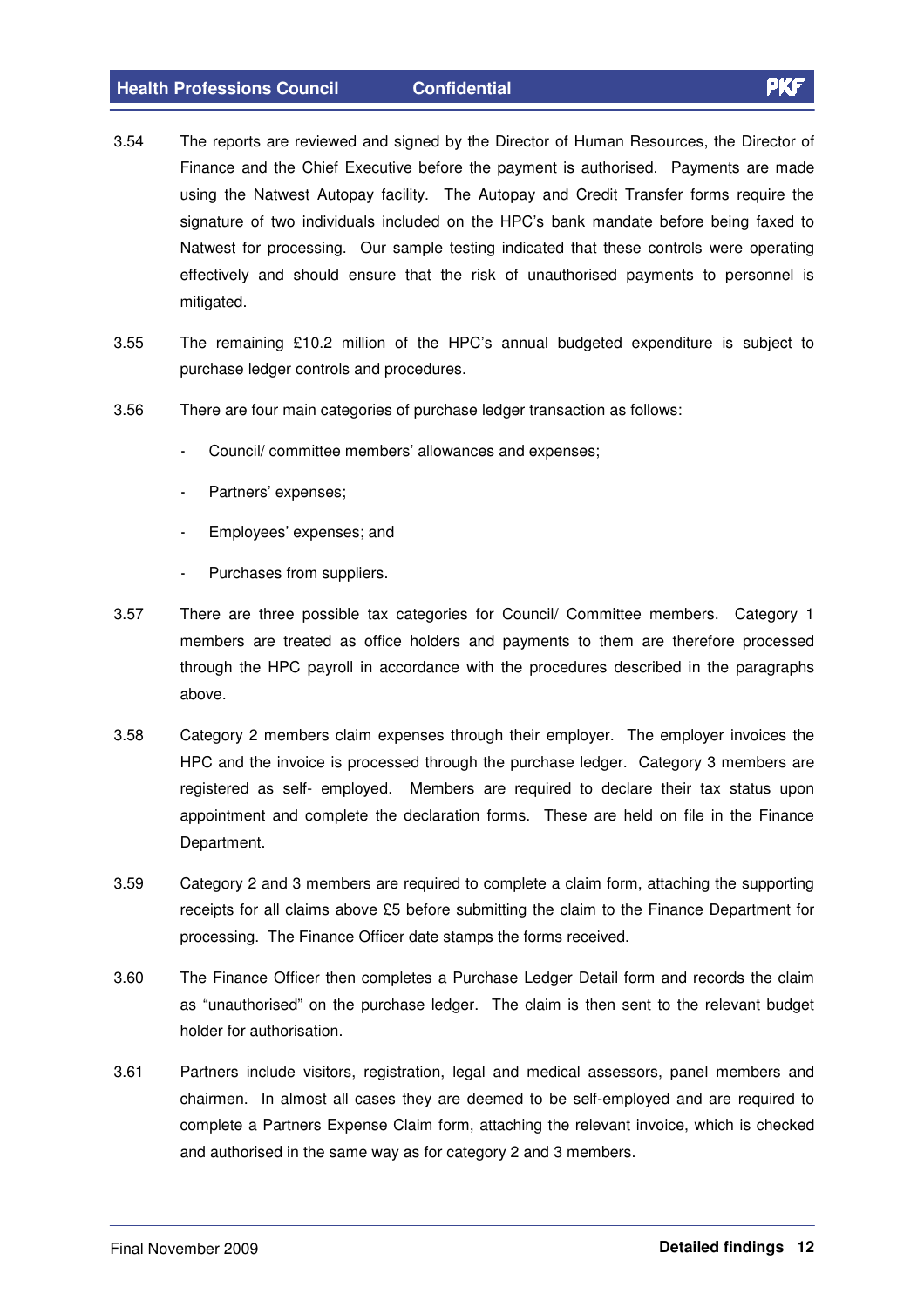- 3.62 Employees are required to complete an expense claim form, attaching the supporting receipts for all claims above £5 and obtaining authorisation from their line manager (or the Chief Executive) before submitting the claim to the Finance Department for processing in accordance with the purchase ledger procedures noted above. Claims made by the Chief Executive require the authorisation of the President and the Director of Finance.
- 3.63 Our sample testing indicated that the HPC's procedures for processing were operating effectively and should mitigate the risk of expense claim abuse by members, partners and employees. We noted one instance where the claim form had not been signed by the claimant but the claim had been authorised by the appropriate budget holder.
- 3.64 Our testing indicated that this was an isolated event and we have not therefore raised a recommendation in relation to this matter.
- 3.65 Additional controls have been introduced to mitigate the risk of financial distress of suppliers. We were advised that the financial status of the HPC's key suppliers is now periodically monitored using Experian reports.
- 3.66 We were advised that around 40% of the HPC's purchasing is now conducted using the Online Purchase Requisition System ("PRS") that was ultimately implemented in February 2009 following various enhancements that have previously been reported to the Audit Committee. Access to the PRS system is password protected. Authorised users are required to raise a purchase request, selecting from a drop down list of approved suppliers, cost codes and authorised "approvers".
- 3.67 This generates a purchase request that is automatically transmitted to the approver(s) assigned to the cost code. A purchase order can only be created once the approver has electronically confirmed the request. Different tiers of authorisation have also been built into the system. For example if a purchase request is made for £7,500 the individuals authorised to approve expenditure between £1,001 and £8,000 for that cost code are notified. There is an automated transfer of approved orders from the PRS system to the SAGE purchase ledger.
- 3.68 We noted that the HPC's manual ordering procedures also continue to operate as follows, where the PRS system is not used. Each department is required to complete a prenumbered, three part purchase order which must be approved by a budget holder or their delegate named on the purchase order/ invoice signatory list. The department send the white copy of the order to the suppliers directly and retain the blue and pink copies.
- 3.69 Invoices are sent to the Finance Department by the supplier. Upon receipt of the supplier invoices, the Finance Department date stamp and sign these and attach them to a Purchase Ledger Detail form. The invoices are batched and posted to the purchase ledger "unauthorised invoices" control account.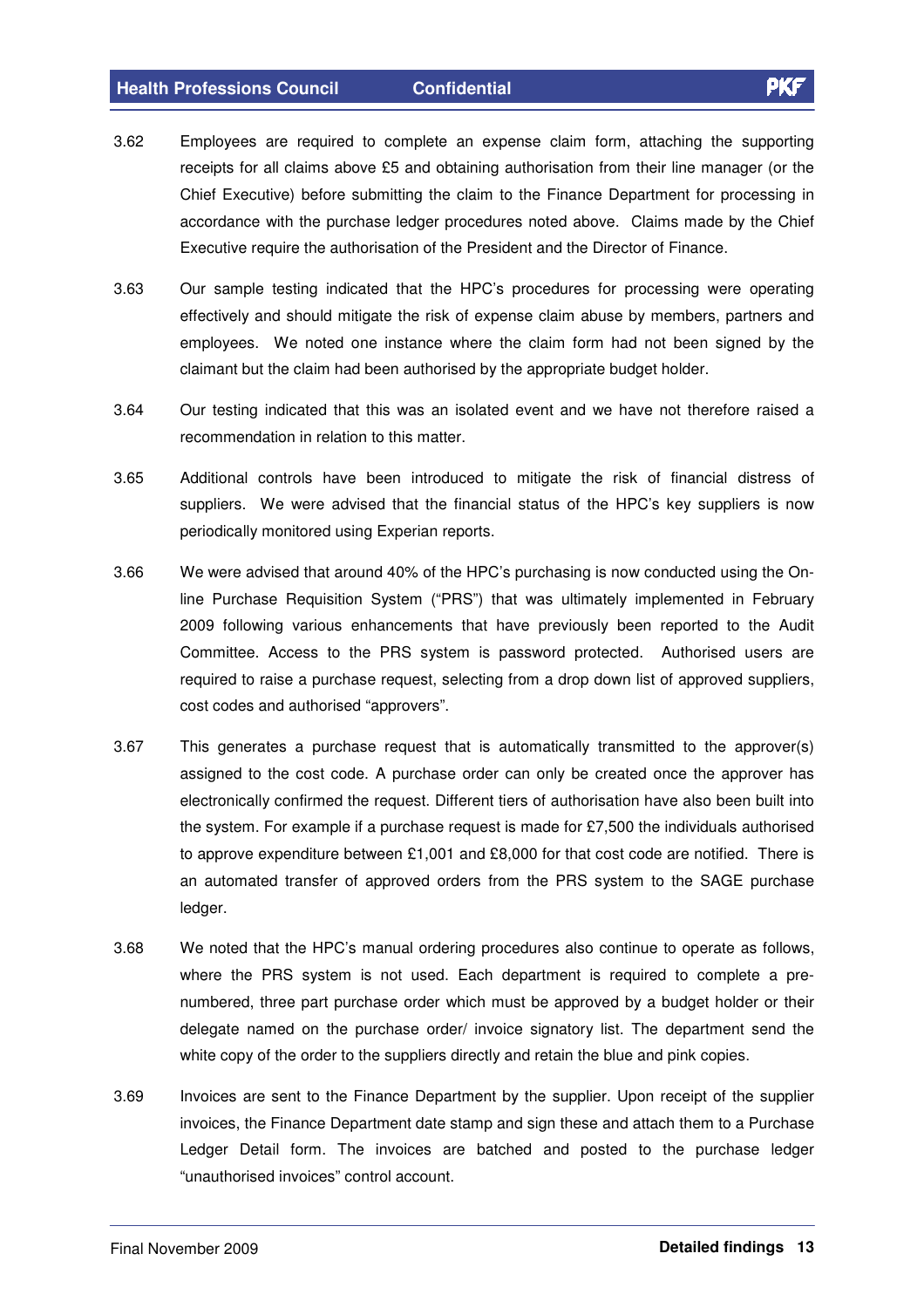- 3.70 The supplier invoice and payment authorisation sheet is then sent to the budget holder for payment approval. Transactions above £8,000 require the additional authorisation of the Chief Executive. The President or the Chair of the Finance & Resources Committee is required to countersign transactions above £25,000. The budget holder signs the Purchase Ledger Detail form, codes the expense and attaches the pink copy of the purchase order.
- 3.71 These controls should mitigate the risk of unauthorised purchases from suppliers. The Financial Accountant subsequently reviews the expense codes and amends as necessary e.g. capitalises the item before updating the invoice details on the purchase ledger.
- 3.72 Our sample testing indicated that controls over purchases from suppliers were operating as expected. However, the continuing use of the manual procedures alongside the automated purchase ordering processes indicates that the anticipated benefits of the PRS system are not at present being delivered in full. Whilst we concur with the decision to maintain the manual procedures in operation until the PRS system became established we believe that at some point soon the option to follow manual procedures should be removed and all suppliers orders should be raised on PRS. We have therefore raised the following recommendation.

#### **Recommendation**

**R1. Management should begin to take the steps necessary towards removing the option for individuals to follow manual procedures when raising supplier purchase orders.**

- 3.73 Purchase ledger payments are made by BACS, manual cheque or e-banking. Payment runs are undertaken every two weeks. The Purchase Ledger Officer prepares a Suggested Payment Run report and attaches the relevant invoices, which are reviewed by the Director of Finance who signs and dates the relevant report.
- 3.74 The e-banking report is reviewed by the Chief Executive. For BACS payments, a BACS form is completed and checked back to the relevant payment report before it is faxed to Natwest for processing.
- 3.75 Blank manual cheques are held securely in the safe. All cheques need to be signed by two individuals included on the HPC's bank mandate. We noted that the bank mandate was most recently updated from 30<sup>th</sup> July 2009 as approved by the Finance & Resources Committee.
- 3.76 The signatories check the invoice details and the payment report before signing the cheques. We noted that manual cheques are rarely issued and are checked carefully. This should enable the HPC to mitigate the risk of forged cheques.
- 3.77 Our sample testing indicated that these controls were operating effectively.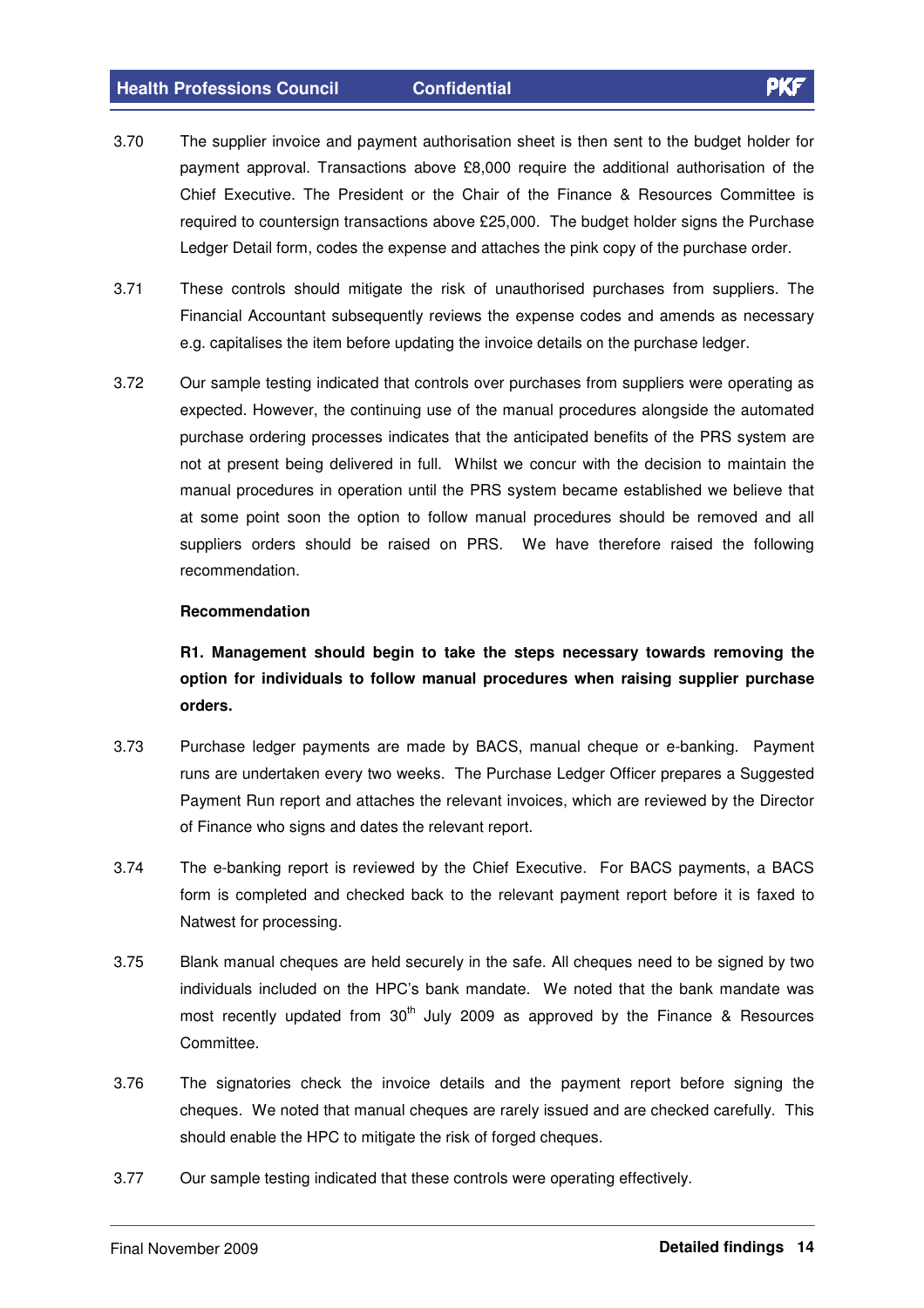#### **Main accounting and balance sheet systems**

- 3.78 The HPC upgraded its financial system Sage Line 200 on 1<sup>st</sup> April 2008. A trial balance is produced routinely at month end and the HPC's income and expenditure and balance sheet items are clearly set out in the organisation's coding structure.
- 3.79 The Director of Finance documents his review of the month end balances on the face of a copy of the management accounts. This includes evidencing that he has checked the balances in the accounts back to source documents such as the key control account reconciliations and reports from the HPC's Fund Managers on investments. A copy of the month end trial balance is also attached.
- 3.80 The key routines that are undertaken to close down the various ledgers at month end are as follows. Before closing down the purchase ledger the Purchase Ledger Officer confirms that there are no remaining invoices or expenses to be posted. An aged creditors report is then printed off and reviewed to ensure that no duplicate or incorrect postings have been made and checked to confirm that the total agrees to the balance recorded on the nominal ledger.
- 3.81 The HPC's sales income is recorded on the Netregulate system and then imported to the Sage nominal ledger in batches during the month.
- 3.82 Interface reports are produced to confirm that the transactions recorded on the Netregulate system have been correctly imported into Sage. The unused Sage sales ledger still however needs to be closed down at month end. We noted that a reconciliation between the figures recorded in the main accounting system to Netregulate was being undertaken on a regular basis.
- 3.83 The HPC's payroll is processed on a standalone system and journalled into the main accounting system when the pay runs have been processed. The fixed asset register is Excel based and any movements on fixed assets are also entered into the nominal ledger by journal.
- 3.84 Written procedures have been established to control the purchase and disposals of fixed assets, thereby mitigating the risk of unauthorised purchases or theft of assets.
- 3.85 Once the bank reconciliation has been completed the Sage cash book can be closed down. Bank reconciliations are then prepared and reviewed on a monthly basis. Our sample testing indicated that these controls were operating effectively.
- 3.86 As at 18<sup>th</sup> August 2009 the HPC's invested funds comprised principally £2.3 million invested in various money market accounts and special interest bearing accounts, together with £1.9 million (at market value) held under management by Rensburg Sheppards. The annual fund performance is regularly reviewed by the Finance & Resources Committee in November each year, along with the Investment Policy.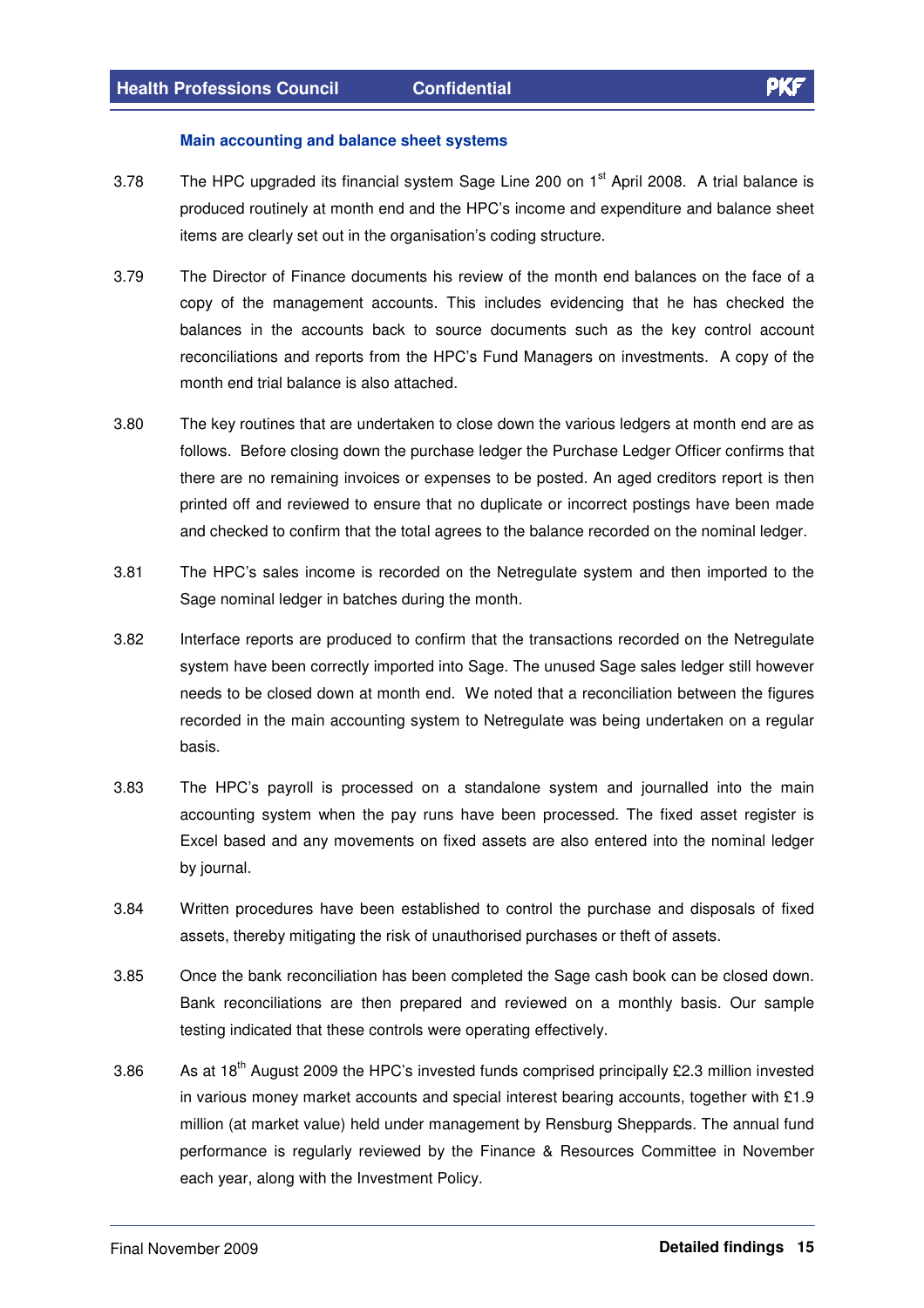- 3.87 The fund managers also provide the HPC with a monthly investment valuation report (summary and detail) to the Financial Controller to update the valuation in the Management Accounts.
- 3.88 The Finance & Resources Committee also undertook a formal review of the performance of the HPC's fund managers in March 2009. At that time the Committee concluded that they were satisfied with Rensburg Sheppard's performance and the appointment of an additional fund manager would not be beneficial since by liquidating any of the investments held there was a risk that losses would be realised unnecessarily.
- 3.89 In our view, these regular review and reporting procedures should enable the HPC to identify and manage the impact of any fall in the value of its investment portfolio and to identify any concerns relating to the ongoing solvency and capability of its fund managers.
- 3.90 In accordance with best practice, the HPC took steps during 2008/09 to review its investment approach in the light the turbulence in the global financial markets. In November 2008 The Finance & Resources Committee approved the further diversification of the HPC's money market balances across several mainstream credit-worthy UK financial institutions. The aim of this step being to mitigate the HPC's exposure to the failure of any one financial institution. This resulted in three money market providers being appointed in February and March 2009.
- 3.91 Finally, we noted that a suspense account is maintained as code 9999. This code includes various transactions that have been identified as requiring amendment or further investigation before the correct entry can be recorded. Our review of the suspense account transactions indicated that the required amendments related to duplicate claims and invoices, coding errors and invoices where the wrong amount had been posted. We noted that all of these items had been corrected by management on a timely basis and the balance on the suspense account as at 20<sup>th</sup> October was £Nil. We have not therefore raised a recommendation in relation to this matter.

### **Follow up of our previous recommendations**

- 3.92 In our previous report on the HPC's financial systems dated November 2008, we raised five recommendations in relation to the following areas:
	- The introduction of monthly checks to confirm the integrity of key spreadsheets used in the preparation of accounting entries;
	- Reminding staff to ensure that suggested cheque payment reports should be signed by two signatories in all cases;
	- Clearing the £1 difference on the trial balance;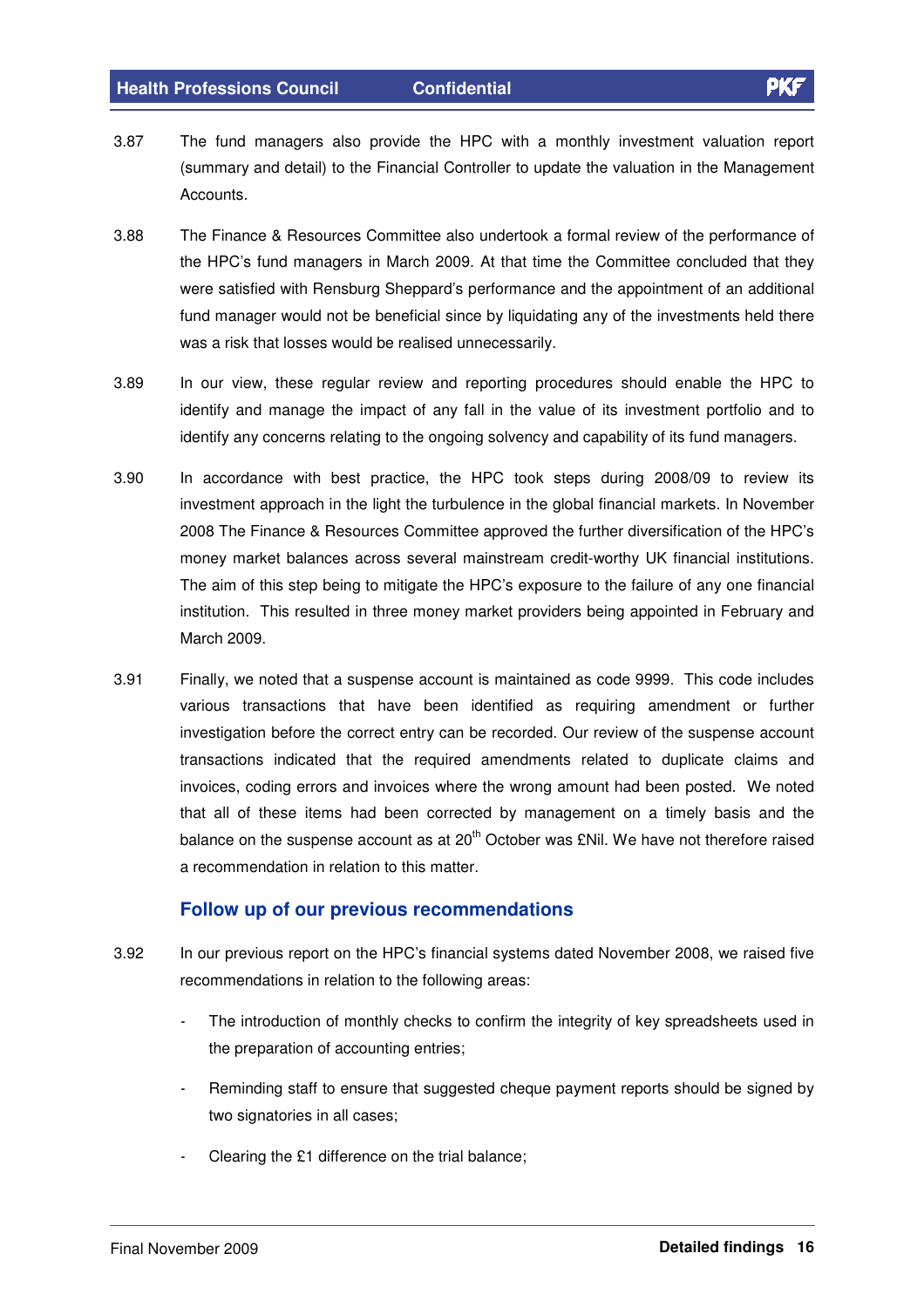- 
- Evidencing the check of the monthly management accounts back to the trial balance more clearly; and
- Considering the HPC's investment strategy in the light of market uncertainty.
- 3.93 We are pleased to note that action has been taken to implement all of the above recommendations and that controls have been strengthened accordingly. Our more detailed follow up of the specific recommendations is reported separately in our Follow up Review report dated November 2009.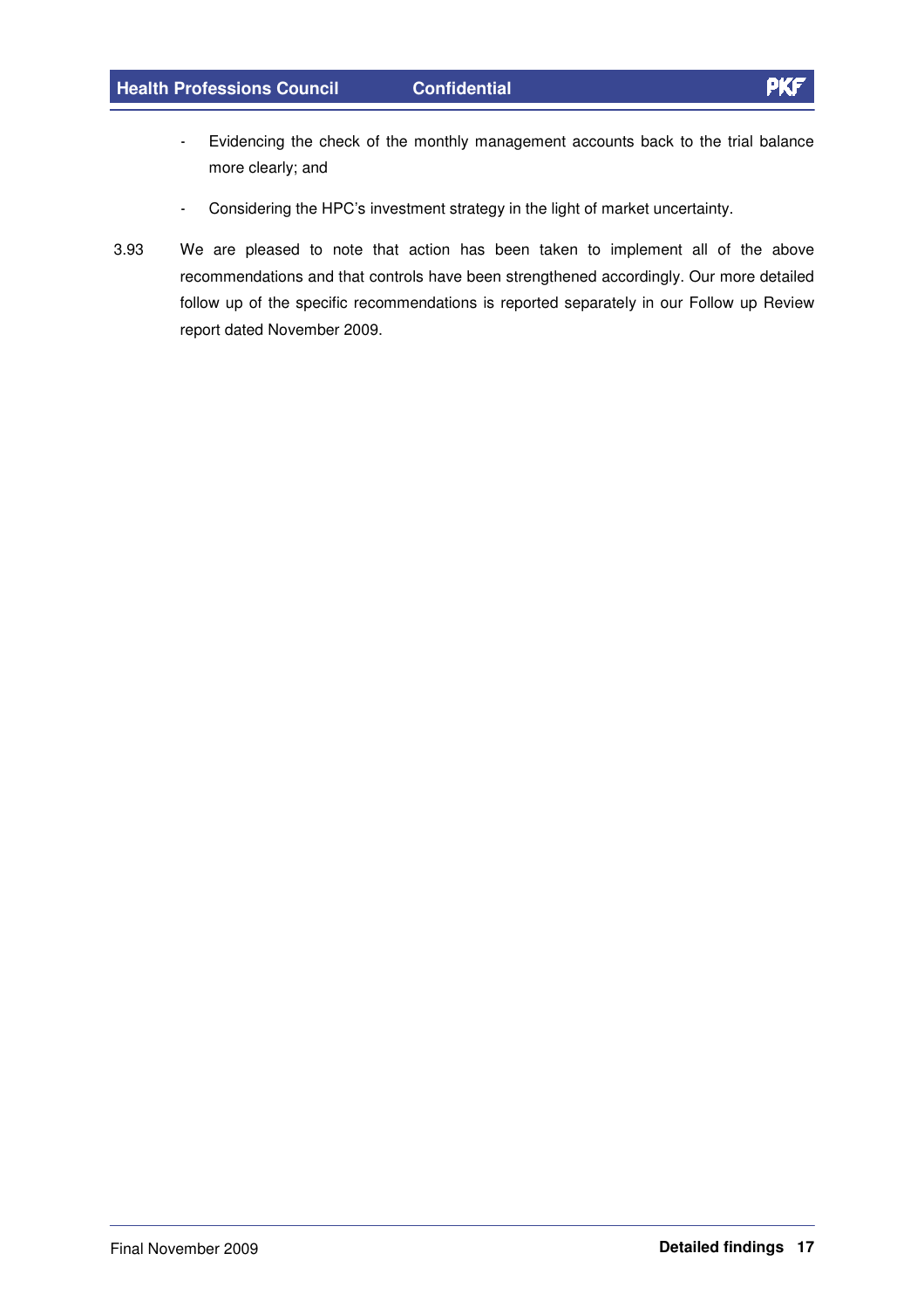

#### **4Management action plan**

| Ref.      | <b>Findings</b>                                                                                                                                                                                                                                                                                                                                                                                                                                                                                                                                                                                                                 | <b>Recommendations</b>                                                                                                                                                                        | <b>Priority</b> | <b>Management Response</b>                                                         | <b>Due Date</b>  |
|-----------|---------------------------------------------------------------------------------------------------------------------------------------------------------------------------------------------------------------------------------------------------------------------------------------------------------------------------------------------------------------------------------------------------------------------------------------------------------------------------------------------------------------------------------------------------------------------------------------------------------------------------------|-----------------------------------------------------------------------------------------------------------------------------------------------------------------------------------------------|-----------------|------------------------------------------------------------------------------------|------------------|
|           |                                                                                                                                                                                                                                                                                                                                                                                                                                                                                                                                                                                                                                 |                                                                                                                                                                                               |                 | <b>Responsible Officer</b>                                                         |                  |
|           | <b>Expenditure systems</b>                                                                                                                                                                                                                                                                                                                                                                                                                                                                                                                                                                                                      |                                                                                                                                                                                               |                 |                                                                                    |                  |
| <b>R1</b> | Our sample testing indicated that controls over<br>purchases from suppliers were operating as<br>expected. However, the continuing use of the<br>manual procedures alongside the automated<br>purchase ordering processes indicates that the<br>anticipated benefits of the PRS system are not<br>at present being delivered in full. Whilst we<br>concur with the decision to maintain the<br>manual procedures in operation until the PRS<br>system became established we believe that at<br>some point soon the option to follow manual<br>procedures should be removed and all<br>suppliers orders should be raised on PRS. | Management should begin to<br>take the<br>steps<br>necessary<br>towards removing the option for<br>individuals to follow manual<br>raising<br>procedures<br>when<br>supplier purchase orders. | <b>Medium</b>   | Agreed. This will be implemented<br>by the agreed due date.<br>Director of Finance | <b>June 2010</b> |